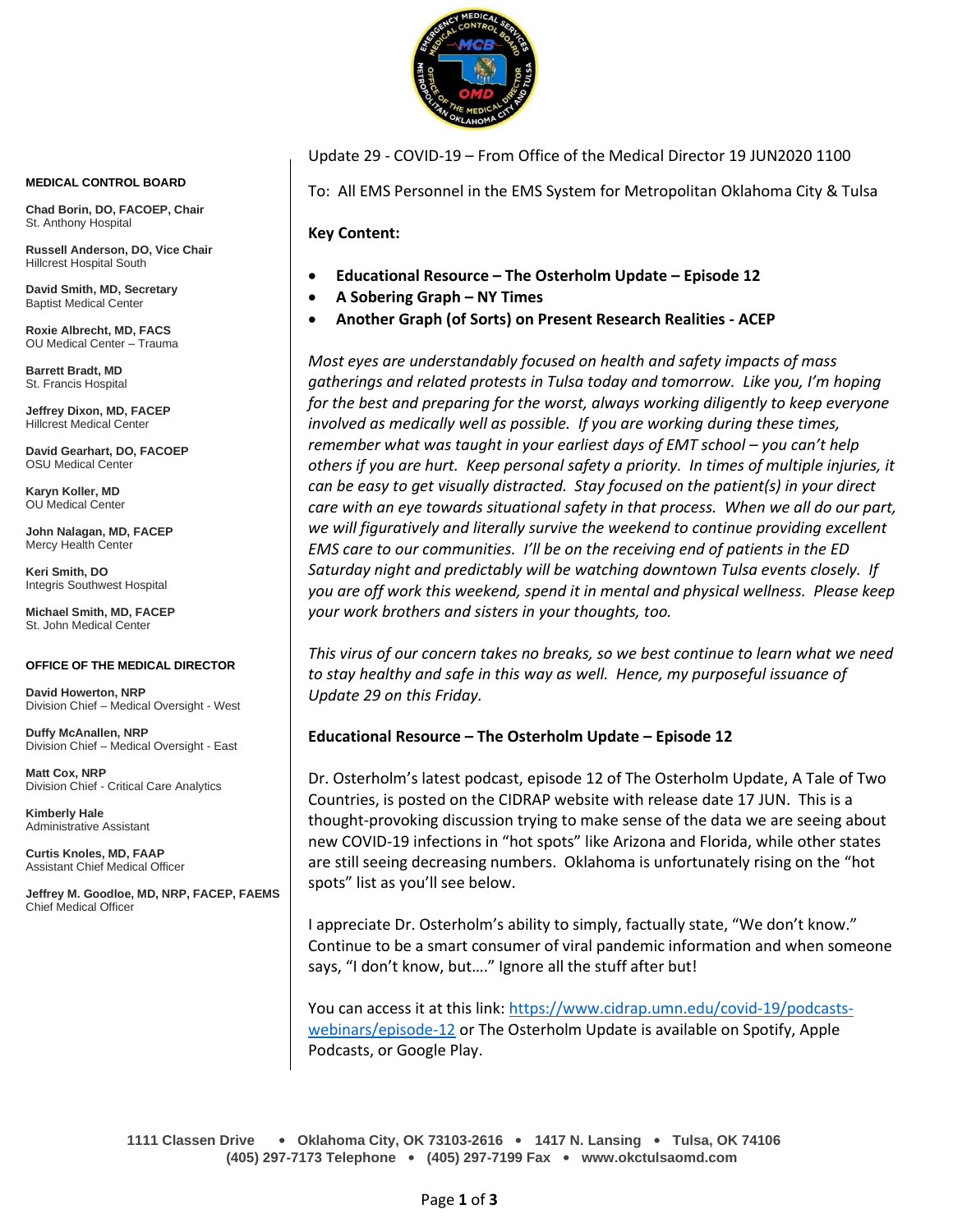# Oklahoma Coronavirus Map and Case Count





If you are interested in following this graph over time, the link is: <https://www.nytimes.com/interactive/2020/us/oklahoma-coronavirus-cases.html>

This webpage has further data about COVID-19 cases in Oklahoma and discusses the data sources used by *The New York Times*. The "7-day average" line depicted above simply means the total of that day's new cases plus the previous 6 days' new cases then that summation divided by 7. That might or might not be obvious, though when discussing data points, it is always relevant to make sure everyone is operating with the same definition of what the data represents.

The implications of the graph are obvious. Please stay healthy. Of direct interest to you, as of last week, there were 9 members of our 4,000+ member EMS system that have confirmed tested positive for COVID-19. Fortunately, none of those affected required hospitalization, particularly ICU/ventilator care. No question that many of you have treated COVID-19 patients – some you suspected and others you didn't. The takeaway from this experience to date is that our own system-specific infection numbers indicate that PPE when worn as instructed works. Slightly over half of the 9 indicate they believe they were infected in activities away from work. Be cautious when not in work PPE, too.

#### **Another Graph (of Sorts) on Present Research Realities – ACEP**

As a member of the American College of Emergency Physicians (ACEP), I receive a morning briefing every Monday-Friday that highlights a few news items of particular interest to emergency physicians. On Saturdays, there is a weekend review that sometimes pulls in the most interesting of the week and features other news source items as well. This has proven a useful resource for these Updates. Here's a screen shot below of the key news items – in this case, research findings – from this morning. Today's report struck me as an unfortunate, but great representation of many of the research reports I scan and others I read in depth to then bring you what matters most to you and our practice of EMS medicine.

We are still early in the experience of COVID-19, both locally and worldwide. Truly, there are no "experts" in COVID-19 as in my view it's impossible to be an expert in something that didn't even exist to the world's knowledge a year ago. Understandably then, it's not surprising that many of the studies now being released are less than conclusive. That's also the central point in evaluating their findings. I work to avoid as many of those as possible and instead bring us more